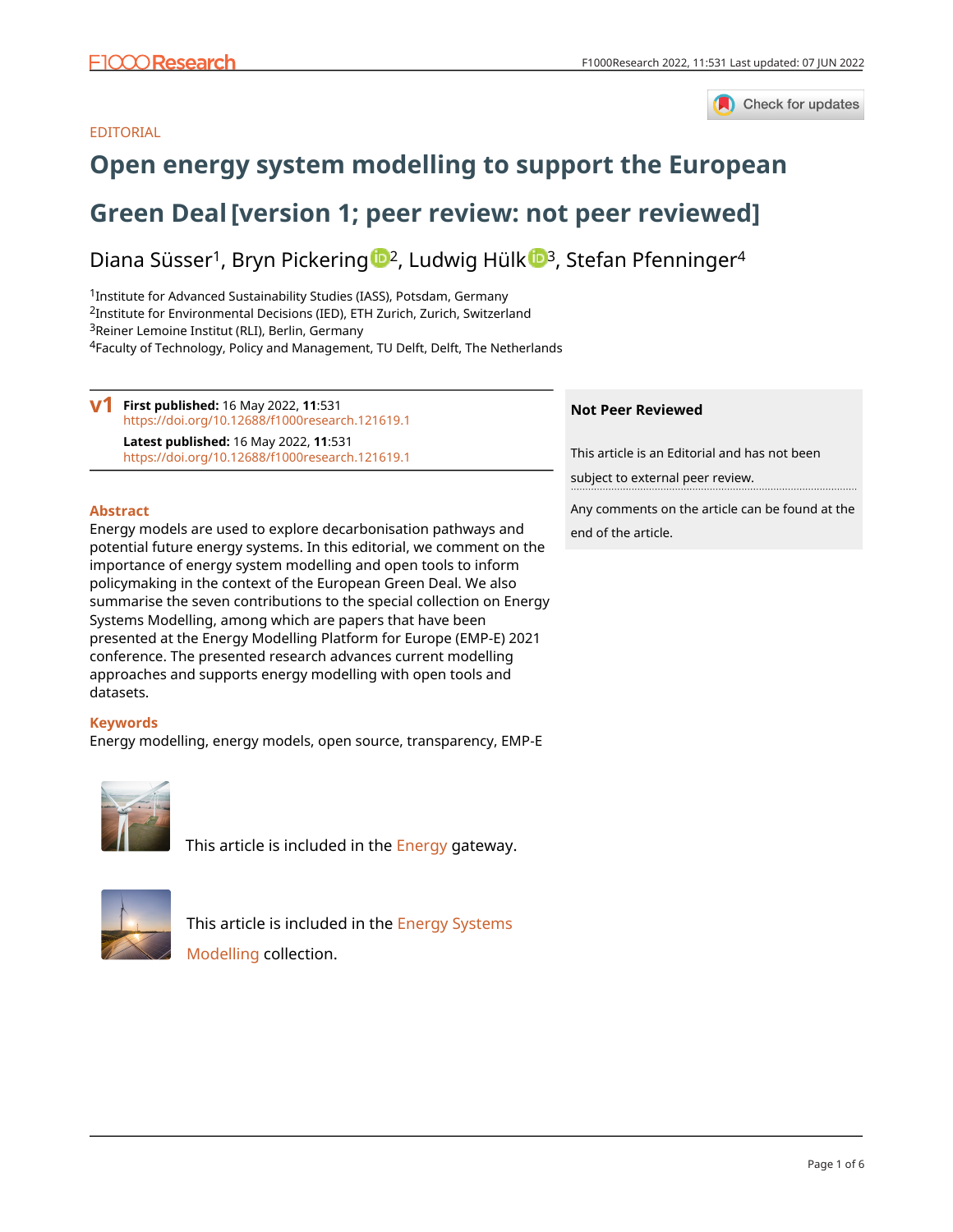**Corresponding author:** Diana Süsser [\(diana.suesser@iass-potsdam.de](mailto:diana.suesser@iass-potsdam.de))

**Author roles: Süsser D**: Writing – Original Draft Preparation, Writing – Review & Editing; **Pickering B**: Writing – Original Draft Preparation, Writing – Review & Editing; **Hülk L**: Writing – Original Draft Preparation, Writing – Review & Editing; **Pfenninger S**: Writing – Original Draft Preparation, Writing – Review & Editing

**Competing interests:** No competing interests were disclosed.

**Grant information:** D.S., B.P. and S.P. have received funding from the European Union's Horizon 2020 research and innovation programme under the grant agreement No 837089 (Sustainable Energy Transitions Laboratory [SENTINEL]). *The funders had no role in study design, data collection and analysis, decision to publish, or preparation of the manuscript.*

**Copyright:** © 2022 Süsser D *et al*. This is an open access article distributed under the terms of the [Creative Commons Attribution License](http://creativecommons.org/licenses/by/4.0/) , which permits unrestricted use, distribution, and reproduction in any medium, provided the original work is properly cited.

**How to cite this article:** Süsser D, Pickering B, Hülk L and Pfenninger S. **Open energy system modelling to support the European Green Deal [version 1; peer review: not peer reviewed]** F1000Research 2022, **11**:531 <https://doi.org/10.12688/f1000research.121619.1>

**First published:** 16 May 2022, **11**:531 <https://doi.org/10.12688/f1000research.121619.1>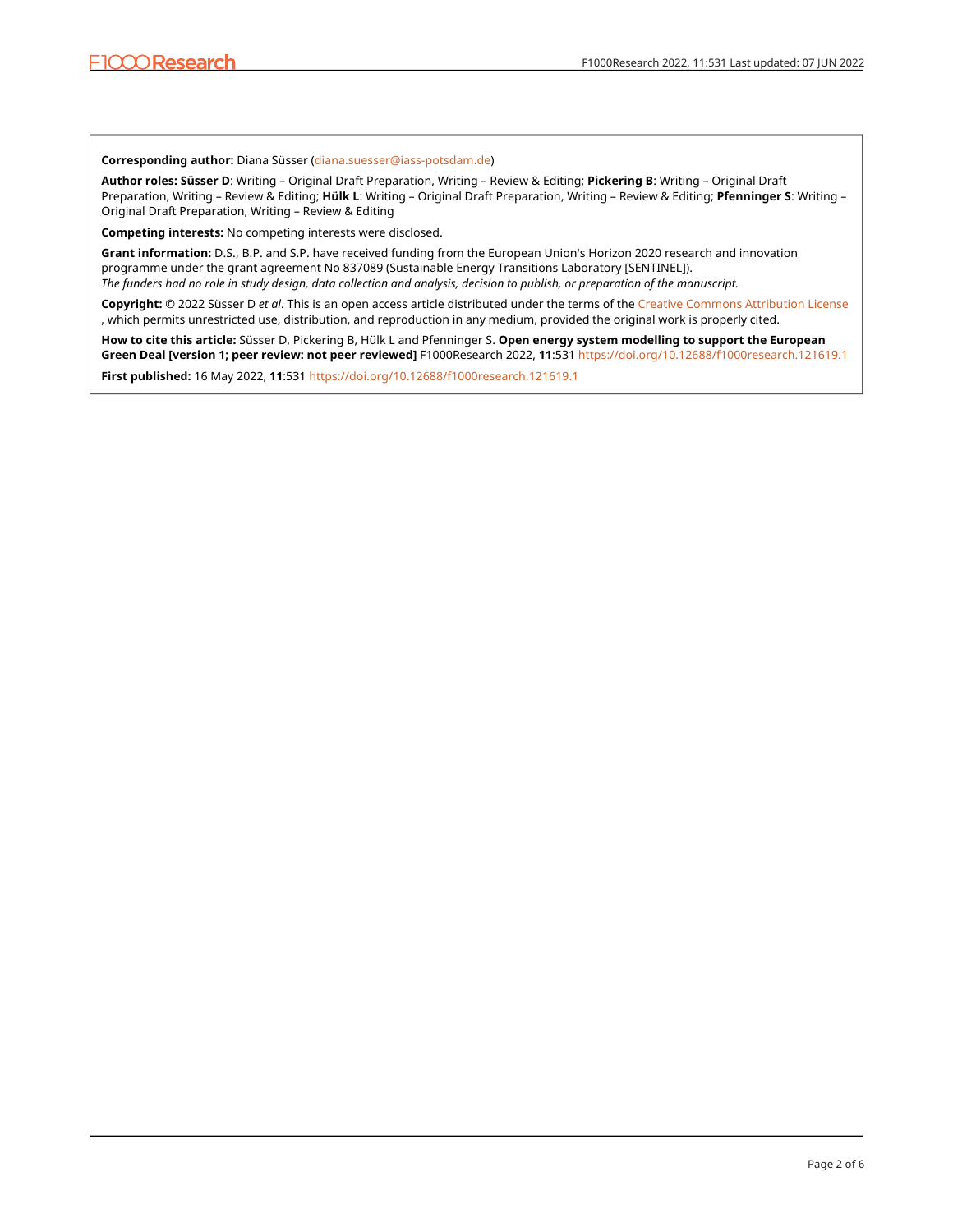To fulfil its obligations under the Paris Agreement, the European Union is committed to reducing its greenhouse gas emissions by 55% from 1990 levels by 2030 and achieving climate neutrality by 2050 [\(European Commission, 2020\)](#page-4-0). Climate neutrality implies complete decarbonisation of energy, and therefore requires a profound transformation. The European Green Deal lays the foundation for this and can be understood as a compass for transforming the EU economy into a resource-efficient, competitive and climate neutral economy [\(European Commission, 2019](#page-4-0)).

Energy system models and tools can be used to explore decarbonisation pathways and test the outcomes of interconnected choices about the design of our future energy systems. They can support decision-makers in assessing the benefits, costs, risks, and trade-offs of strategies and investments related to the transition to a climate-neutral society. To make models more relevant for policymaking, they need to be (i) better tailored to the needs of those who will use them, and (ii) "opened up" to become eventually more understandable (Cao et al.[, 2016](#page-4-0); [Pfenninger, 2017](#page-4-0); [Pfenninger](#page-4-0) et al., 2018).

First, decision-makers seek models that go beyond the techno-economic sphere and take into account all relevant aspects of the energy transition, including social, political, and environmental aspects [\(Süsser](#page-4-0) *et al.*, 2022). Yet, factors such as social preferences and policy dynamics are entirely ignored most of the time, or only considered as an exogenous narrative ([Krumm, Süsser and Blechinger, 2022\)](#page-4-0). Therefore, existing approaches need to be extended and new modelling approaches need to be developed so that the models can better represent real-world conditions and developments. This special collection on [Energy Systems Modelling](https://f1000research.com/collections/energy-systems-modelling/about-this-collection) includes new modelling methods and datasets that address energy sufficiency policies (Best *et al.*[, 2022\)](#page-4-0) and peer-to-peer trading ([Perger and Auer, 2022](#page-4-0)) in modelling, as well as assess energy infrastructure needs ([Arduin](#page-4-0) et al., 2022).

Second, much of the data and results from energy models need to be made as open and accessible as possible to be useful to different users [\(Bazilian](#page-4-0) et al., 2012; Süsser et al.[, 2022\)](#page-4-0). Transparency is key to ensuring that the implications and limitations of each model are fully understood such that they can be better applied in the context of potential policy options (Hülk et al.[, 2018](#page-4-0)). Previous research has shown that open source and transparent energy model developments allow modellers and users to discuss different needs and create a shared understanding of modelling ([Pfenninger](#page-4-0) et al., [2018;](#page-4-0) [Ben Amer](#page-4-0) et al., 2020). Furthermore, open exchange about different modelling aspects creates confidence and trust in models [\(Süsser et al., 2022\)](#page-4-0). These are reasons why there is a paradigm shift towards open methods in energy modelling projects ([Morrison, 2018](#page-4-0)), as also reflected in the contributions of this special collection. It presents new open datasets (Sterl et al.[, 2022\)](#page-4-0) and new methods for citizen-driven data collection [\(del Cañizo](#page-4-0) et al., 2021) as well as a better processing of open data sets [\(Fleischer, 2022\)](#page-4-0) to increase the use of open data in modelling. Additionally, the collection presents a new tool for the analysis and visualisation of results [\(Huppmann](#page-4-0) et al., 2022) to streamline the postprocessing pipeline.

The special collection on Energy Systems Modelling, running concurrently on F1000Research and [Open Research](https://open-research-europe.ec.europa.eu/collections/energy-systems-modelling) [Europe](https://open-research-europe.ec.europa.eu/collections/energy-systems-modelling), presents various contributions that advance current modelling approaches and support energy modelling with open tools. This collection includes papers from the [Energy Modelling Platform for Europe \(EMP-E\) 2021 conference,](https://www.energymodellingplatform.eu/conferences/emp-e-2021/) which were discussed with researchers and decision-makers. The annual EMP-E conference brings together the European energy modelling community over a three-day period in a forum for an intensive and diverse exchange of research and modelling practice [\(Müller, Gardumi and Hülk, 2018\)](#page-4-0). The fifth edition of this annual conference discussed the role of models for setting and achieving policy targets, the linking of different sectors in energy models and specific modelling challenges, including the representation of social aspects in models and model transparency. In addition, the conference offered scientists and decision-makers the opportunity to learn about and test various modelling tools in dedicated "skill workshops".

The Energy Systems Modelling collection currently includes seven diverse scientific contributions, ranging from Software Tool Articles and Data Notes to Research Articles. Here, we provide a summary of the individual contributions that have been published in the collection to date.

Modelling country or continent-wide multi-energy systems at a high resolution is a data intensive task. In Europe, preprocessed data is relatively abundant online. However, coordinating and combining this data is not straightforward. [Fleischer \(2022\)](#page-4-0) presents EU-SES, a software package to process the myriad online datasets available to describe energy demand and supply for up to 28 European countries. With EU-SES a user can first build a standardised dataset for their geographic area of interest, containing 19 data variables with a possible hourly temporal resolution and sub-national spatial resolution. These variables describe the location of power plants, the physical limits on renewable technology capacity and hourly productivity, and the hourly demand for heat and electricity. With this dataset constructed, a user can then build their preferred representation of the system by aggregating to regions. These regions could match administrative units or be derived by EU-SES based on clustering areas to match areas with similar population and renewable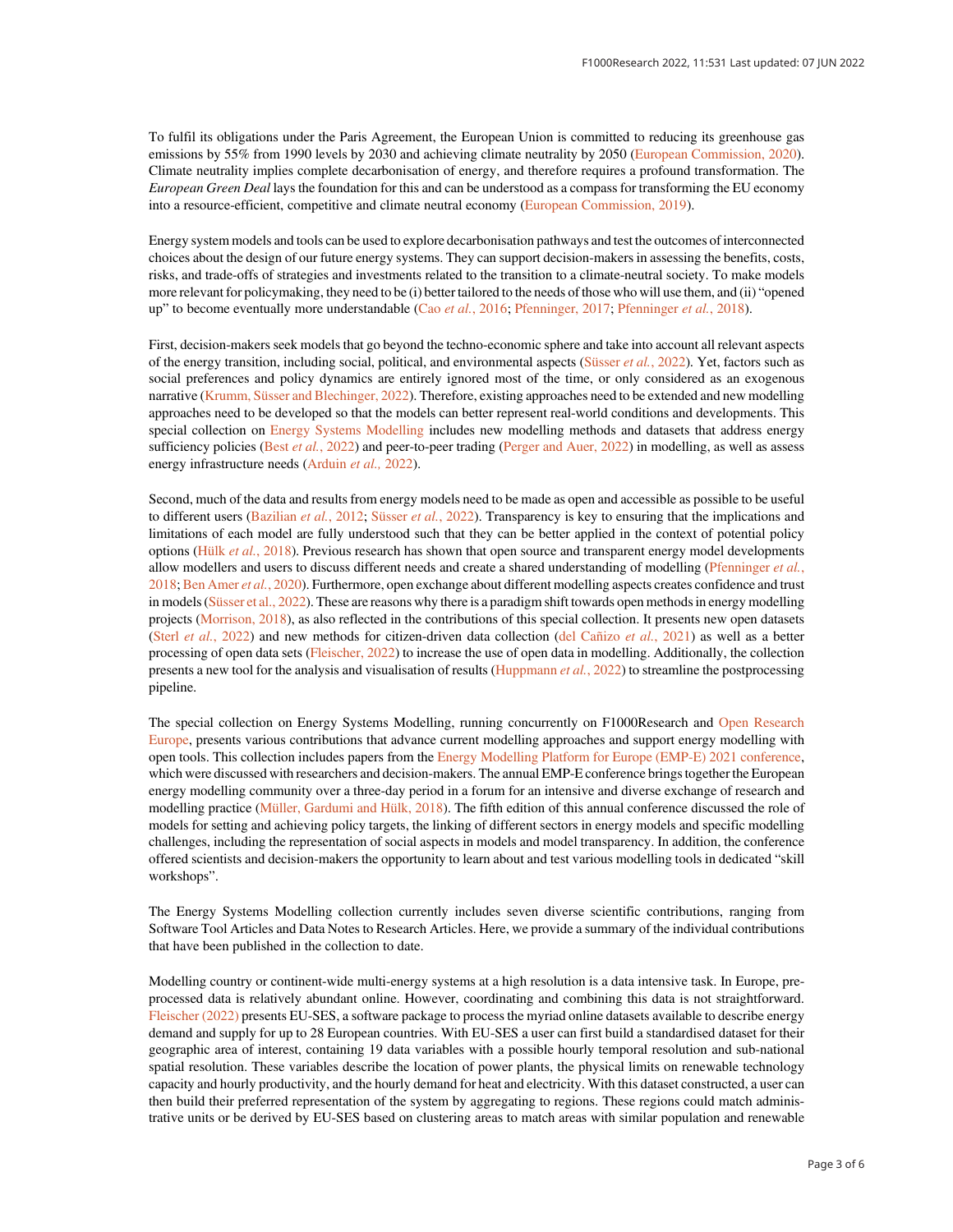resource potential. This clustering algorithm is a particularly unique methodological advancement in the processing of European datasets, with the potential to maintain the spatio-temporal features of the underlying data without compromising on overall model size.

The work of an energy systems analyst is not over when they have completed their model runs. The processing and visualisation of results remains a time-consuming hurdle. With  $p\gamma qm$ , [Huppmann](#page-4-0) *et al.* (2022) hope to solve this issue by bridging the gap between different data formats and modelling frameworks to provide a way for all energy system and integrated assessment modellers to easily process and visualise their data. pyam is a Python toolbox with clear design principles, based on lessons learned from several Horizon 2020 projects and the Integrated Assessment Modeling Consortium (IAMC) data format. With strong links to the well-known pandas package, both seasoned and novice Python users can quickly get to grips with pyam's functionality. It is already proving valuable as part of the IPCC's Sixth Assessment Report (AR6) and the Horizon 2020 project European Climate and Energy Modelling Forum (ECEMF).

To model renewable energy in energy systems, modellers require data on renewable resource profiles with high spatiotemporal resolution. This data is available for solar power and wind power but was not available for hydropower across continents. Therefore, Sterl et al. [\(2022\)](#page-4-0) developed a new open-access database, the "African Hydropower Atlas", which contains seasonal hydropower generation profiles for nearly all existing and several hundred future hydropower plants in Africa. The atlas builds on continental-scale hydrological modelling in combination with detailed technical databases of hydropower plant characteristics. The atlas provides an important contribution to facilitate modelling of hydropower generation across Africa.

Citizen science has gained increasing relevance in bringing science and society closer together. [del Cañizo](#page-4-0) et al. (2021) present a case study of the citizen science initiative "Generation Solar". The aim of the initiative is to co-create an open database of PV installations, including their technical characteristics, and an online map to visualise the locations. The research team involved citizens, companies and public institutions in the research process from the beginning to co-develop research questions and identify interests and concerns. If Generation Solar is successful, it will provide valuable, openly licensed data for a wide range of researchers, including energy modellers.

Energy sufficiency aims to reduce electricity use, substitute technical services or adjust service use, thereby reducing the overall energy consumption of a households or country. It is rarely considered in energy modelling and is also underrepresented in energy and climate policy, unlike energy efficiency and renewable energy [\(Zell-Ziegler](#page-4-0) et al., 2021). Best et al. [\(2022\)](#page-4-0) conducted an extensive literature review of European and national sufficiency policies to fill a gap in existing databases. The "Energy Sufficiency Policy Database" presents almost 300 policy instruments from seven sectors. They show that one third of the sufficiency measures have been introduced in the transport sector. The sufficiency policies go beyond the ban of products or information tools and address issues of 'avoid', such as reducing trips, and 'shift', such as shifting from high-energy to lower-energy modes. In the energy sector, measures concentrate on the overall policy goal to 'reduce energy consumption' with instruments like 'subsidise energy savings'. This database provides insights for energy modelling and sufficiency policy options for the decarbonisation of the energy system.

Electricity generation is increasingly decentralised and therefore provides communities the opportunity to participate in the generation, storage, and trading of electricity. The research article by [Perger and Auer \(2022\)](#page-4-0) deals with the participation of energy communities in local electricity markets via peer-to-peer trading. They apply a bi-level optimisation model to investigate how the preferences of existing community members influences the kind of new members which are allowed to join, and the impact of those new members on the system performance. First, the current welfare (emissions, system cost, etc.) of the existing community is captured. Next, the bi-level optimisation defines the kind of new member which would maximise the community's welfare in the future using the existing community's welfare as a benchmark. Two primary types of communities are defined, with different objectives to achieve welfare maximisation: environment-oriented (CO<sub>2</sub> emissions minimisation) and profit-oriented (financial cost minimisation). They show that these two communities prefer very different kinds of new members. Profit-oriented communities would prefer new prosumers with high electricity demands and little existing PV capacity, since they will more likely increase the overall profits of the community. Conversely, environment-oriented communities prefer their new members to have low demands and high PV capacity. The methods described in this paper could be used by energy communities to ensure that their selection processes guarantee long-term community performance.

For a climate neutral future by 2050, the cross-border energy infrastructure needs to be assessed and quantified. [Arduin](#page-4-0) et al. [\(2022\)](#page-4-0) used a European energy system model to perform a detailed scenario analysis focussing on the electricity, methane and hydrogen transport. The multi-energy model Artelys Crystal Super Grid optimises on national granularity and in an hourly time resolution for the year 2050. The study concludes that large investments in electricity infrastructure are needed, especially between Central European countries. In addition, existing methane pipelines should be repurposed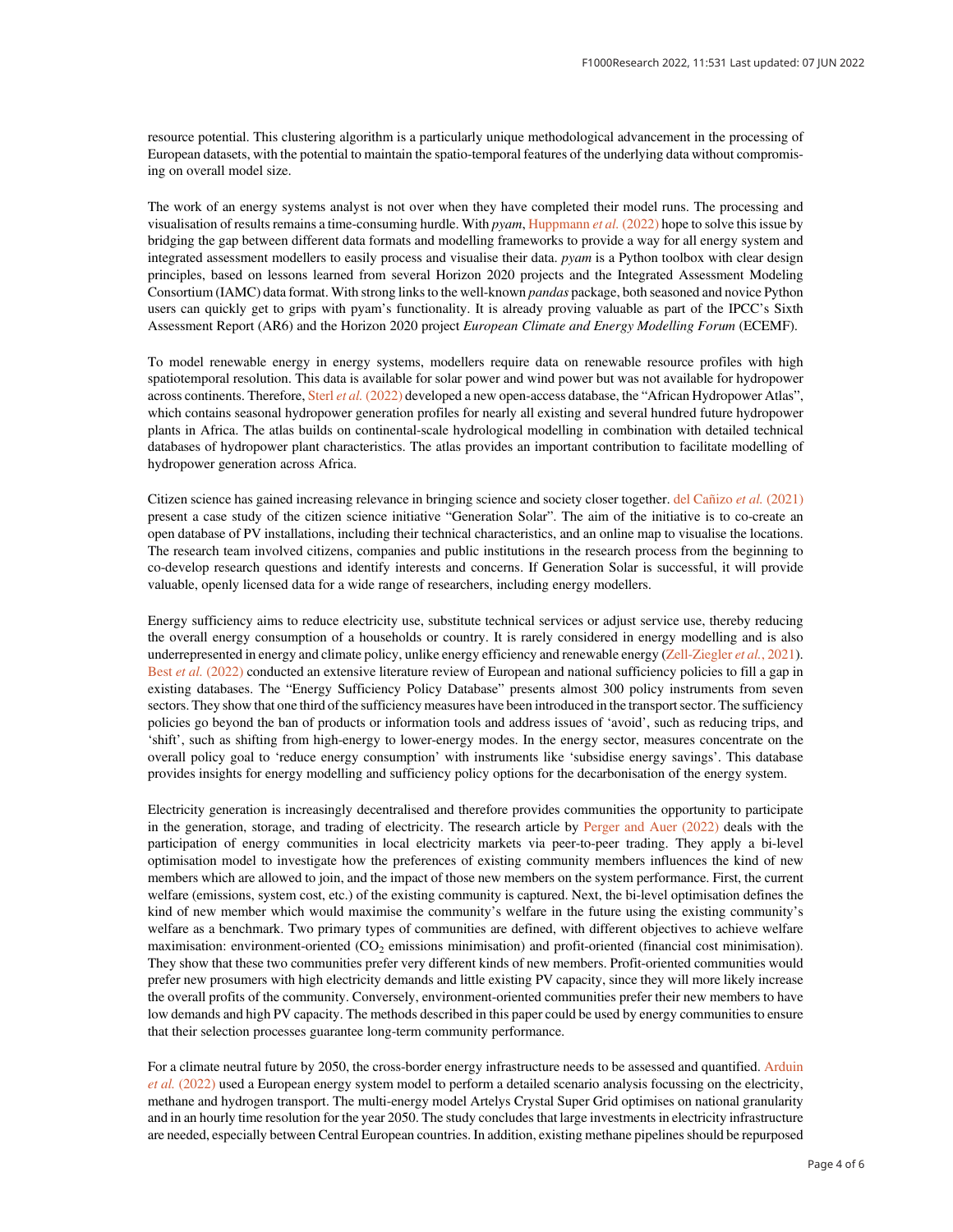<span id="page-4-0"></span>and supplemented by new hydrogen pipelines. Arduin et al.  $(2022)$  also find that hydrogen infrastructure requirements are highly dependent on the geographical allocation of renewables in Europe. The key policy recommendation from this scenario analysis is that detailed cost-benefit analyses, especially for power-to-x projects, should examine the impacts of a consistent deployment of renewable energy and electrolysers to avoid unnecessary investments in wires and pipelines. There is no need for additional investments in methane infrastructure (besides repurposing for hydrogen) in any scenario to meet the targets to support 1.5°C scenarios in the European Union.

The research presented in this collection makes valuable contributions to advance the modelling of energy systems. We strongly believe that an open modelling community will enable exchange among modelling teams and between the community and decision-makers. Such exchanges will foster collaboration and trust between modellers and users and thus increase the relevance of models in guiding Europe's transition to climate neutrality.

We, the collection advisors, would like to thank the European Commission for supporting the Energy Modelling Platform for Europe and for funding the participating research projects [AURES II](http://aures2project.eu/), [MAGNITUDE,](https://www.magnitude-project.eu/) [NAVIGATE,](https://www.navigate-h2020.eu/) [Open](https://openentrance.eu/) [ENTRANCE](https://openentrance.eu/), [Plan4RES](https://www.plan4res.eu/), [PLANET,](https://www.h2020-planet.eu/) [SPINE,](http://www.spine-model.org/) [WHY](https://www.why-h2020.eu/) and, especially the coordinating project [SENTINEL.](https://sentinel.energy/) We would also like to thank the reviewers for taking the time to review the contributions. Finally, we would like to thank F1000Research and Open Research Europe for offering this collection and assisting us with the submission process and outreach. The Energy Systems Modelling collection remains open for further contributions to F1000Research and Open Research Europe.

#### Data availability

No data are associated with this article.

#### References

Arduin I, Andrey C, Bossmann T: What energy infrastructure will be needed by 2050 in the EU to support 1.5°C scenarios? [version 1; peer review: 2 approved]. F1000Res. 2022; 11: 387.

[Publisher Full Text](https://doi.org/10.12688/f1000research.109399.1)[|](https://f1000research.com/articles/11-387)[Reference Source](https://f1000research.com/articles/11-387)

Ben Amer S, et al.: Too complicated and impractical? An exploratory study on the role of energy system models in municipal decision-making processes in Denmark. Energy Res. Soc. Sci. 2020; 70: 101673. [Publisher Full Text](https://doi.org/10.1016/j.erss.2020.101673)

Bazilian M, et al.: Open source software and crowdsourcing for energy analysis. Energy Policy. 2012; 49: 149–153. [Publisher Full Text](https://doi.org/10.1016/j.enpol.2012.06.032)

Best B, et al.: Building a database for energy sufficiency policies. F1000Res. 2022; 11: 229.

[PubMed Abstract](http://www.ncbi.nlm.nih.gov/pubmed/35474880)[|](https://doi.org/10.12688/f1000research.108822.1)[Publisher Full Text](https://doi.org/10.12688/f1000research.108822.1)

del Cañizo C, et al.: **Promoting citizen science in the energy sector:** Generation Solar, an open database of small-scale solar photovoltaic installations. Open Research Europe. 2021; 1: 21. [Publisher Full Text](https://doi.org/10.12688/openreseurope.13069.1)

Cao K, et al.: Raising awareness in model-based energy scenario studies — a transparency checklist. Energ. Sustain. Soc. 2016; 6. [Preprint].

#### [Publisher Full Text](https://doi.org/10.1186/s13705-016-0090-z)

European Commission: Communication from the Commission to the European Parliament, the European Council, the Council, the European Economic and Social Committee and the Committee of the Regions: The European Green Deal - COM/2019/640 final. Brussels: European Commission; 2019.

European Commission: Communication COM/2020/562: Stepping up Europe's 2030 climate ambition Investing in a climate-neutral future for the benefit of our people 2020. 17 September 2020.

Fleischer CE: A data processing approach with built-in spatial resolution reduction methods to construct energy system models [version 2; peer review: 2 approved]. Open Research Europe; 2022. pp. 1–22. [Reference Source](https://open-research-europe.ec.europa.eu/articles/1-36)

#### Hülk L, et al.: Transparency, reproducibility, and quality of energy system analyses - A process to improve scientific work. Energ. Strat. Rev. 2018; 22(March): 264–269. [Publisher Full Text](https://doi.org/10.1016/j.esr.2018.08.014)

Huppmann D, et al.: pyam: Analysis and visualisation of integrated assessment and macro-energy scenarios [version 2; peer review: 3 approved]. Open Research Europe; 2022; pp. 1–30. [Reference Source](https://open-research-europe.ec.europa.eu/articles/1-74)

Krumm A, Süsser D, Blechinger P: **Modelling social aspects of the energy** transition: What is the current representation of social factors in energy models?. Energy. 2022; 239: 121706. [Publisher Full Text](https://doi.org/10.1016/j.energy.2021.121706)

Morrison R: Energy system modeling: Public transparency, scientific reproducibility, and open development. Energ. Strat. Rev. 2018; 20: 49–63.

#### [Publisher Full Text](https://doi.org/10.1016/j.esr.2017.12.010)

Müller B, Gardumi F, Hülk L: Comprehensive representation of models for energy system analyses: Insights from the Energy Modelling Platform for Europe (EMP-E) 2017. Energ. Strat. Rev. 2018; 21(January): 82–87.

#### [Publisher Full Text](https://doi.org/10.1016/j.esr.2018.03.006)

Perger T, Auer H: Dynamic participation in local energy communities with peer- to-peer trading [version 1; peer review: 1 approved] Theresia Perger. Open Research Europe; 2022; pp. 1–34. [Reference Source](https://open-research-europe.ec.europa.eu/articles/2-5)

Pfenninger S: Energy scientists must show their workings. Nature. Nature Publishing Group; 2017; p. 393. doi: [Publisher Full Text](https://doi.org/10.1038/542393a)

Pfenninger S, et al.: Opening the black box of energy modelling: Strategies and lessons learned. Energ. Strat. Rev. 2018; 19: 63–71. [Publisher Full Text](https://doi.org/10.1016/j.esr.2017.12.002)

Sterl S, et al.: A spatiotemporal atlas of hydropower in Africa for energy modelling purposes [version 3; peer review: 1 approved, 2 approved with reservations]. Open Research Europe; 2022. [Reference Source](https://open-research-europe.ec.europa.eu/articles/1-29)

Süsser D, et al.: Better suited or just more complex? On the fit between user needs and modeller-driven improvements of energy system models. Energy. 2022; 239: 121909. [Publisher Full Text](https://doi.org/10.1016/j.energy.2021.121909)

Zell-Ziegler C, et al.: Enough? The role of sufficiency in European energy and climate plans. Energy Policy. 2021; 157: 112483. [Publisher Full Text](https://doi.org/10.1016/j.enpol.2021.112483)